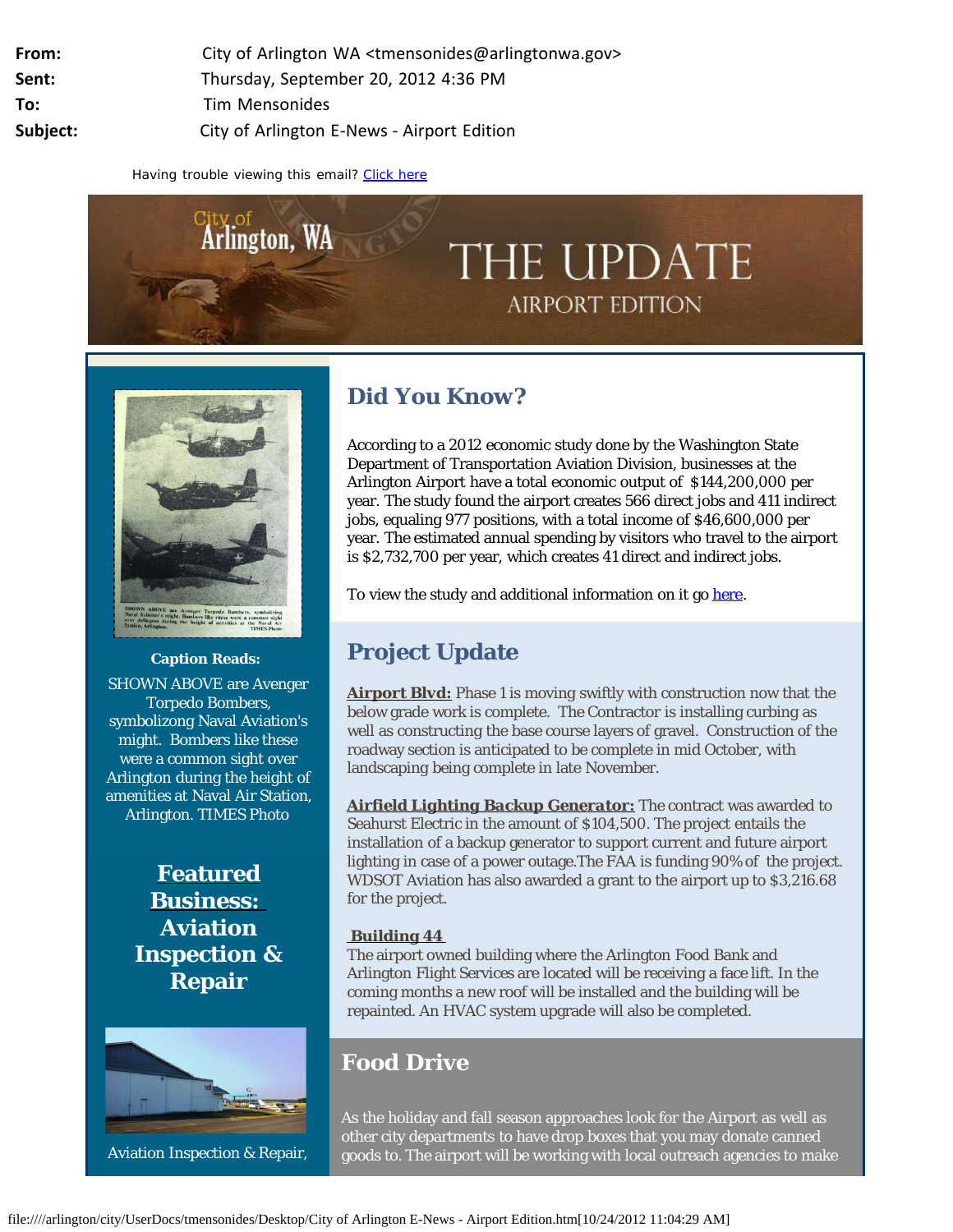Inc., also known as AIR, Inc., is owned and operated by Paul Nyenhuis and his wife, Shirley. The company began at Harvey Field in Snohomish. In 1974 it moved from Harvey Field to its current location on Arlington Municipal Airport. Paul received his A&P license from Western Michigan University and a B.S. degree in aviation engineering technology in 1966. He also earned an Inspection Authorization in the early years of running his business.

In making a business plan, Paul decided he would like to provide a wide range of services for general aviation aircraft including annuals, major and minor airframe repairs, engine overhauls, cylinder rebuilds, weight and balances, prop balancing, non-destructive testing, buyer's inspections and appraisals. Over the years he has acquired the equipment necessary to provide all of these services along with an in-depth knowledge of the many types of airplanes that need service. Paul and Shirley are proud that AIR, Inc. has provided service to the airport community for over 42 years.

Aviation Inspection & Repair is located on the northeast side of the Arlington Airport at 18928 59th Dr NE .

# **Airport Retreat**

On Saturday September 8 the Airport Commission and Airport staff held a retreat. The retreat allowed the commission to update the Airport's Action Plan and review the Airport's vision statement, goals and FAA assurances. A few of the topics discussed were development standards, leasing process and building strategies.

# **Winning Car Tested at the Airport**



For the past few years the University of Washington has utilized the triangle area located in the northwest corner of the airport for the testing of their small formula style race car. In early summer of this year the SAE (Society of Automotive Engineers) team competed in Lincoln, Nebraska and was happy to report they took 1st place in design and 4th place overall out of 81 registered teams from all over the world. The last time the airport spoke with the team they were preparing for competition in Germany. The team passed on this gratitude to the airport:

*"Thank you so much for your support this year! It has really helped us and we are confident we would not have placed nearly as well without the generous drive time you have given us."*

For more information on the team go here: **[SAE TEAM](http://r20.rs6.net/tn.jsp?e=0014iOu1zMEypkceQ6fAMMzkFxxMEYoUcJoHTM8vqFClgpwGHE10jBZZW9I1Gi8VafsFo_GcpCd63JurE0K4_2LG3fIL5vSxfy6fmIhAVll7hVjyvhDTGJt0YGPE4ZuDjAFGCJZCbKt3veiINhYnLjlvmgDgwN8NPcNQyP6MCu9WG_Y76uaRZbryeFtI3dQgA3X4IWh3sEkk_QrovqB4-Mc9IYVjm7tNlhFL7IkTb35ulSM5KieTYQvqy1qlnSrldpd6izqrGLlbHM=)** 

# **Bicycle Events at the Airport**